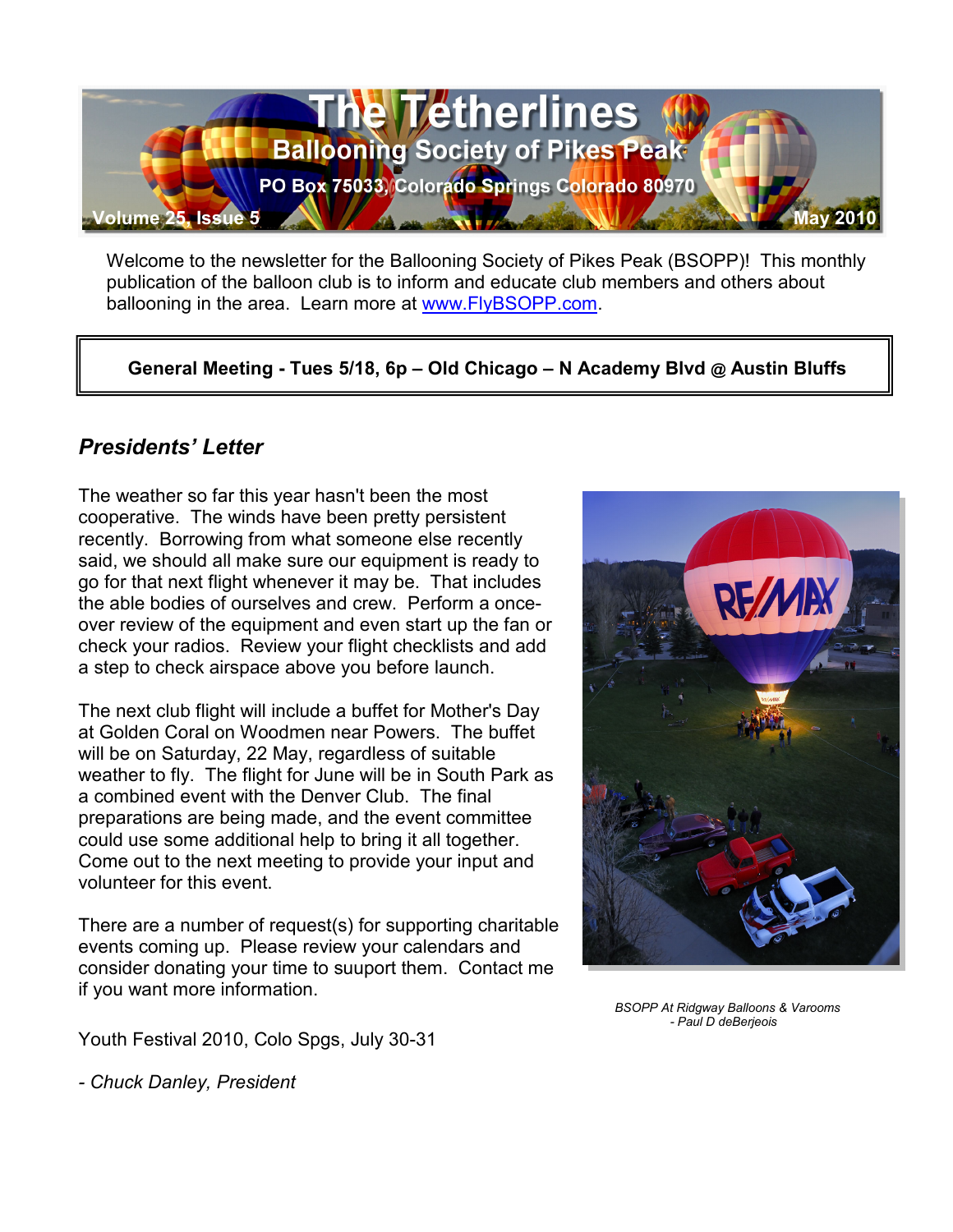#### *Contact Information*

| <b>President</b>           | <b>Chuck Danley</b>      | (719) 963-1092 | veggiewizard@earthlink.net |
|----------------------------|--------------------------|----------------|----------------------------|
| <b>VP &amp; Treasurer</b>  | <b>Stephen Blucher</b>   | (719) 597-5683 | sblucher@juno.com          |
| <b>Secretary</b>           | <b>Peggy Sansom</b>      | (719) 531-5691 | peggysansom@yahoo.com      |
| <b>Director At Large</b>   | <b>Nolan Schuler</b>     | (719) 209-5920 | schulernp@comcast.net      |
| <b>Director At Large</b>   | <b>Greg Littlejohn</b>   | (719) 660-6594 | gregandlindal@msn.com      |
| <b>Director At Large</b>   | <b>Paul deBerjeois</b>   | (719) 266-8483 | pandpdeb@yahoo.com         |
| <b>Director At Large</b>   | <b>Connie Moreland</b>   | (719) 574-4619 | balloonprincess@att.net    |
|                            |                          |                |                            |
| <b>Events Coordinator</b>  | Peggy Sansom             | (719) 531-5691 | peggysansom@yahoo.com      |
| Webmasters                 | Joe Lillard              | (719) 597-6553 | LJoeL@aol.com              |
|                            | Dave Yob                 | (719) 574-0686 | ysoft@att.net              |
| Newsletter/Photography     | Paul D deBerjeois        | (719) 200-8713 | paul@colorbandit.com       |
| Historian                  | Patsy Buchwald           | (719) 471-2066 | patsy@balloonclassic.com   |
| <b>Safety Officer</b>      | Russ Robinson            | (719) 488-8957 | russanna@q.com             |
| <b>Crew Development</b>    | <b>Kinda Schuler</b>     | (719) 209-5922 | schuflies@comcast.net      |
| <b>Community Relations</b> | <b>Frank Hunter</b>      | (719) 339-2602 | fhunter4139@msn.com        |
| Membership                 | <b>Jackie Charbonnel</b> | (719) 391-0440 | bslballoon@aol.com         |

## *Treasurer's Report*

As of 3/31

| Checking          | \$1790.69 |  |
|-------------------|-----------|--|
| Savings           | \$1060.25 |  |
| <b>Petty Cash</b> | \$26.59   |  |
| Total             | \$2877.53 |  |

#### **First Quarter 2010:**

| Money Spent:          |     |          |
|-----------------------|-----|----------|
| <b>Tetherlines</b>    | \$  | 35.84    |
| <b>Drawing Prizes</b> | \$  | 45.00    |
| Winterfest            | \$  | 85.78    |
| 1st Qtr B'day Cake    | \$  | 17.00    |
| Total                 |     | \$183.62 |
|                       |     |          |
| Income:               |     |          |
| Winterfest            | S   | 138.00   |
| Advertising           | \$  | 60.00    |
| Dues                  | \$  | 102.50   |
|                       |     |          |
| Total                 | \$. | 300.50   |

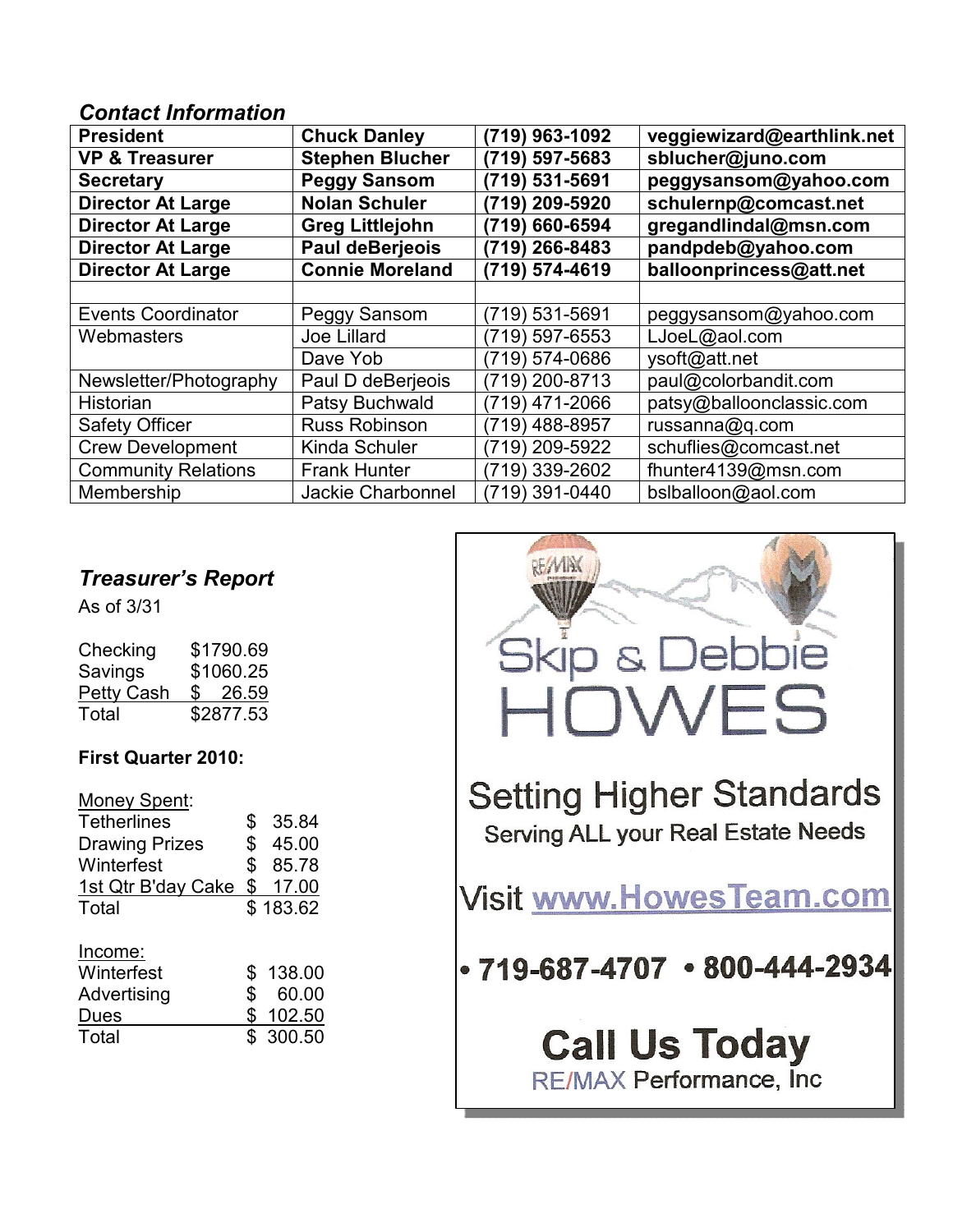| <b>May 2010</b> |             |            |     |             |      |     |             |            |     |             |      |     |             |            |
|-----------------|-------------|------------|-----|-------------|------|-----|-------------|------------|-----|-------------|------|-----|-------------|------------|
| Day             | <b>Rise</b> | <b>Set</b> | Day | <b>Rise</b> | Set  | Day | <b>Rise</b> | <b>Set</b> | Day | <b>Rise</b> | Set  | Day | <b>Rise</b> | <b>Set</b> |
|                 | h m         | h m        |     | h m         | h m  |     | h m         | h m        |     | h m         | h m  |     | h m         | h m        |
|                 | 601         | 1952       | 8   | 554         | 1958 | 15  | 547         | 2005       | 22  | 541         | 2011 | 29  | 537         | 2016       |
| $\mathbf{2}$    | 600         | 1953       | 9   | 553         | 1959 | 16  | 546         | 2006       | 23  | 541         | 2012 | 30  | 537         | 2017       |
| 3               | 559         | 1954       | 10  | 552         | 2000 | 17  | 545         | 2007       | 24  | 540         | 2013 | 31  | 536         | 2018       |
| 4               | 558         | 1955       | 11  | 551         | 2001 | 18  | 544         | 2007       | 25  | 539         | 2013 |     |             |            |
| 5               | 557         | 1956       | 12  | 550         | 2002 | 19  | 544         | 2008       | 26  | 539         | 2014 |     |             |            |
| 6               | 556         | 1956       | 13  | 549         | 2003 | 20  | 543         | 2009       | 27  | 538         | 2015 |     |             |            |
|                 | 555         | 1957       | 14  | 548         | 2004 | 21  | 542         | 2010       | 28  | 538         | 2016 |     |             |            |

| <b>June 2010</b> |             |            |     |             |      |     |             |            |     |             |            |     |             |            |
|------------------|-------------|------------|-----|-------------|------|-----|-------------|------------|-----|-------------|------------|-----|-------------|------------|
| Day              | <b>Rise</b> | <b>Set</b> | Day | <b>Rise</b> | Set  | Day | <b>Rise</b> | <b>Set</b> | Day | <b>Rise</b> | <b>Set</b> | Day | <b>Rise</b> | <b>Set</b> |
|                  | h m         | h m        |     | h m         | h m  |     | h m         | h m        |     | h m         | h m        |     | h m         | h m        |
|                  | 536         | 2019       | 8   | 534         | 2023 | 15  | 533         | 2026       | 22  | 535         | 2028       | 29  | 537         | 2028       |
| $\mathbf{2}$     | 536         | 2019       | 9   | 534         | 2023 | 16  | 534         | 2026       | 23  | 535         | 2028       | 30  | 537         | 2028       |
| 3                | 535         | 2020       | 10  | 534         | 2024 | 17  | 534         | 2027       | 24  | 535         | 2028       |     |             |            |
| 4                | 535         | 2021       | 11  | 534         | 2024 | 18  | 534         | 2027       | 25  | 535         | 2028       |     |             |            |
| 5                | 535         | 2021       | 12  | 533         | 2025 | 19  | 534         | 2027       | 26  | 536         | 2028       |     |             |            |
| 6                | 534         | 2022       | 13  | 533         | 2025 | 20  | 534         | 2028       | 27  | 536         | 2028       |     |             |            |
|                  | 534         | 2022       | 14  | 533         | 2026 | 21  | 534         | 2028       | 28  | 536         | 2028       |     |             |            |

## *Upcoming Events Calendar*

#### **BSOPP Membership Meetings**

| <b>Date</b> | Event                            | <b>Location/Details</b>                         |
|-------------|----------------------------------|-------------------------------------------------|
| 5/18        | <b>BSOPP General Meeting</b>     | 6p, Old Chicago, N Academy Blvd @ Austin Bluffs |
| $5/22$      | BSOPP Club Fly & Mother's Day    | Flight from Fountain & Aeroplaza 6:00a          |
|             | <b>Brunch</b>                    | Brunch at Golden Corral, Woodmen & Powers, 10a  |
| 6/7         | <b>BSOPP Board Meeting - All</b> | 6:30p, Location TBA                             |
|             | members are invited              |                                                 |

#### **Flights, Rallies and Related Events** *(Tell them you saw it in BSOPP's Tetherlines!)*

| <b>Date</b>   | <b>Event</b>                    | <b>Location / Details</b>                      |
|---------------|---------------------------------|------------------------------------------------|
| $5/14 - 5/16$ | Erie Town Fair                  | Elle@ErieChamber.org, 303-828-3440             |
| $6/4 - 6/6$   | <b>Telluride Balloon Rally</b>  | Marilyn Branch 970-728-4769                    |
|               |                                 | balloons@telluridecolorado.net                 |
| 6/20          | <b>BSOPP/CBC Fly-Out</b>        | South Park - BSOPP serves brunch               |
| $7/2 - 7/5$   | America's Freedom Festival      | Provo UT - Bill Talbot - WTalbot@ZionsBank.com |
| $7/9 - 7/11$  | Steamboat Balloon Rodeo         | Steamboat Springs CO - Kara - 970-875-7002     |
| $7/24 - 7/25$ | <b>Celebration of Honor Fly</b> | www.CelebrationOfHonorFly.com                  |
|               |                                 | fly@celebrationofhonorfly.com                  |
| $7/31 - 8/1$  | Casper WY Balloon Roundup       | www.CasperBalloonRoundup.com                   |
|               |                                 | Lacy Harper 307-473-8300                       |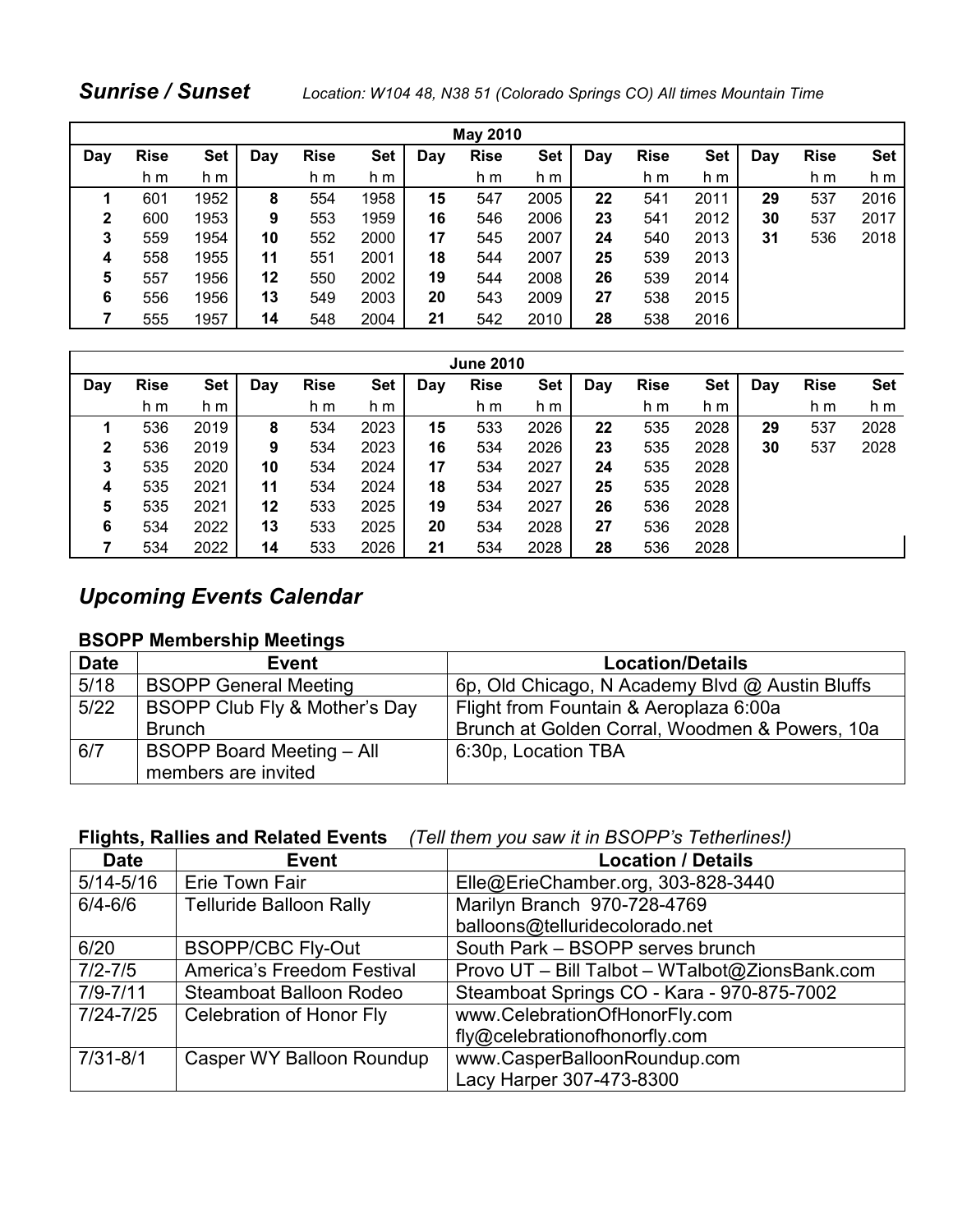#### *FAR out – Stephen Blucher*

Where have most of today's lighter-than-air pilots learned to fly? I think it safe to say they have been taught by local commercial pilots/friends. The majority of instruction is done on an informal basis. That is to say, budding aeronauts are not attending formal balloon pilot schools.

This is not a negative comment but simply a fact. When compared to the number of balloon students in the country, there are not that many "formal" balloon pilot schools available. Looking in classified sections of various ballooning publications, one will find less than half a dozen such schools advertised, which is not to say others do not exist.

Is there an advantage to flight training one way or the other? To those who have local commercial pilots not spending all their time flying paid ride flights, the advantage is possibly not to have drive long distances and pay for room and board. However, if, as some do, the student pilot has no one locally willing to teach them on a regular basis because the ride business is far more lucrative, a FAR Part 141 pilot school may be the place to go.

You were wondering where the FARs were going to fit into this column? 141 schools have the advantage of an everyday flight curriculum…the instructor is yours once or twice a day plus being available for question answering. The schools also have more formal classroom facilities.

Another advantage is, because of the concentrated instruction and regulations, 141 schools can recommend a student for a check ride with fewer training hours and/or flights...presuming, of course, the student is proficient. FAR 141 has the details.

Some schools have a FAA Designated Examiner on staff, which could make getting the check ride more convenient.

Is going to a Part 141 school better than being taught by an independent instructor? Only the student pilot can or should make that decision by researching the school, talking to students who have flown with one or the other, word on the street and looking into their wallets.

Why are they not more formal schools in the country? The primary reason appears to be financial. Per the requirements of FAR Part 141, setting up a facility is not difficult. Finding pilots with Chief,

Assistant Chief and Check Pilot qualifications is not a major block. An applicant for "school certification" must have adequate personnel and …oh yes…students. There are many who say they would love to learn to fly a balloon, but when it comes to putting their names on a contract…. Diversifying the business by selling balloons, doing commercial rides and flying advertising contracts helps the bottom line.

Want to know more? Check FAR Part 141 – Pilot Schools in the latest issue of your AIM/FAR publication. The information is all there.



*BSOPP in Ridgway – Paul D deBerjeois*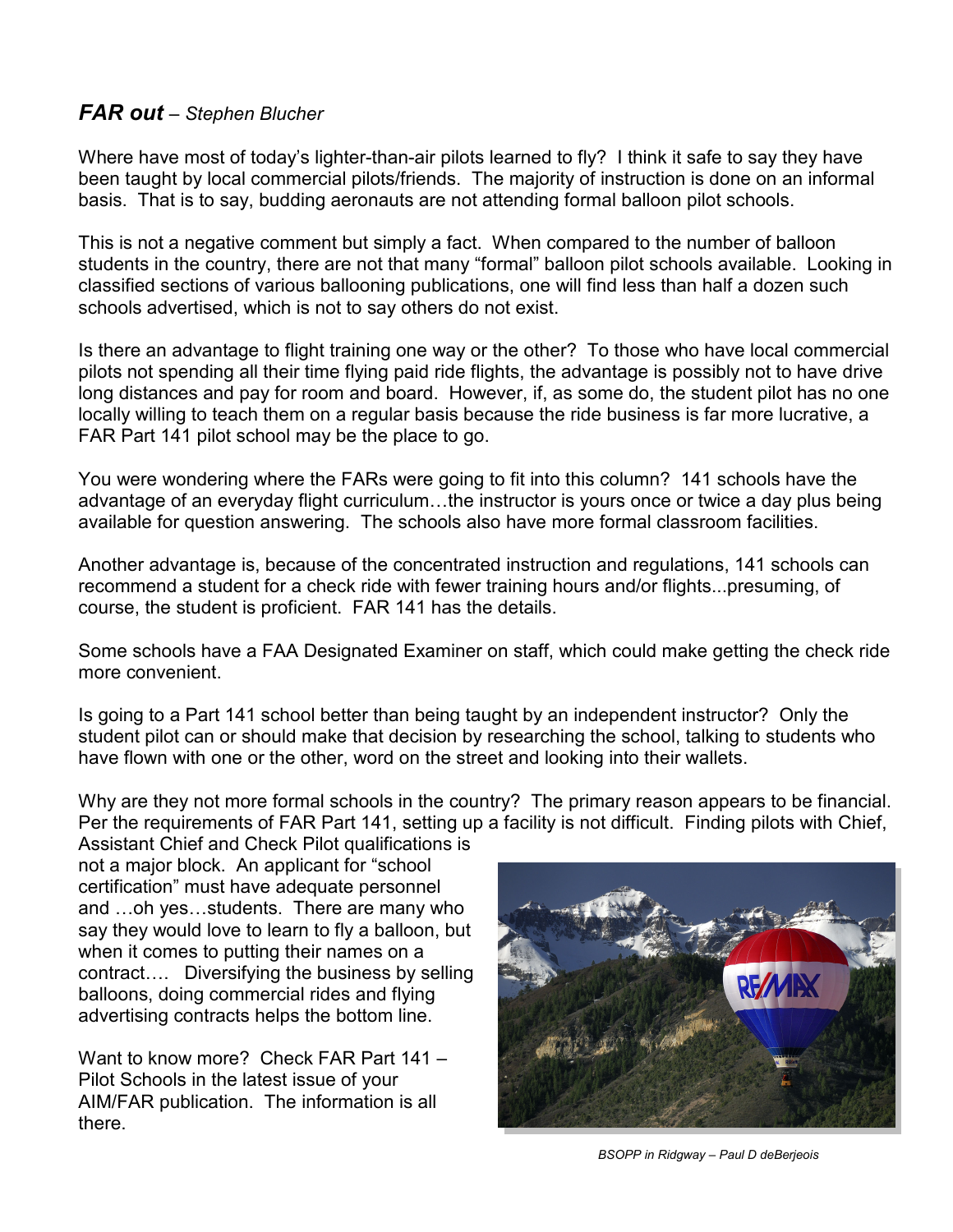#### *Thank You, Casper!*

For the past six years, the Casper WY Balloon Roundup has been one of the premier balloon rallies in Wyoming. This year, the event organizers changed the date of their event to avoid a conflict with the Celebration Of Honor Fly.

Lacey Harper, an organizer with the Casper Balloon Roundup, has extended an offer to BSOPP pilots to fly at their rally during the weekend of 7/31-8/1. Casper offers 'travel cash', free pilot rooms, free propane, Friday night reception, Saturday BBQ, and all the hospitality offered by a grateful, balloon-friendly community.

Lacey can be reached by phone at 307-473-8300 or by email at Lacey@WYTheGroup.com. Check out their great website at www.CasperBalloonRoundUp.com. Even if you aren't able to attend the rally, why not send an email thanking the event for being such a gracious ballooning friend and neighbor. Tell them you heard about it in the BSOPP Tetherlines!

#### *BSOPP April General Meeting*

Balloon Society of Pikes Peak Club Meeting - April 20, 2010

The meeting was called to order by Stephen Blucher at 7:00 pm. Items discussed:

1. Major Mandolin was invited by Chuck Danley to speak to the group about a New Year's Eve Celebration at the Antler's Hotel in downtown Colorado Springs. He would like for the BSOPP Club to participate by having a balloon inflated and rising from behind the Antler's Hotel at the Midnight hour. He suggested that the balloon be launched from Antler's Park which is basically tree covered. It was suggested to Charles Prignano, aka Major Mandolin, that members would think and discuss ways that would benefit his idea. However, the park is totally out of the question.

2. Welcome New Members! Brandon Miamiaga, Jason Miamiaga, Janet Miamiaga, Matt Davidson and Desiree Tucker. New student pilots are: Kim Barnett, Ben Schuler, Desiree Tucker & Matt.

3. Frank Hunter talked about the fly in Westcliffe on August 22<sup>nd</sup>. Everyone was enthusiastic about the whole get-together. If it goes according to plans, it will be fun. Updates forthcoming.

4. Pat DeBerjeois mentioned that she could use some help with the Father's Day Celebration on June 20<sup>th</sup> in Southpark. Dusty Shutt and Tonya Hall said they would be glad to participate.

5. Dusty mentioned that the Balloon Federation of America is challenging each division to raise money for stained glass windows that were damage by a storm. They also are having a contest for drawings for these windows.

6. Patsy Buchwald announced that 'ELVIS' would be performing at the Classic this year.

7. The town of Cheyenne Wells would like to have two or three balloons come to their Tumbleweed Festival for it's 120<sup>th</sup> Anniversary. It will be held in Cheyenne Wells on the 16<sup>th</sup> & 17<sup>th</sup> of July, 2010. For more information contact: Debbie @ (719)767-5865 or her cell (719) 343-5865.

8. Garden of the Gods has decided that their plates are full at this time. They feel like they would have more time next year to plan and think about the glow. Paul DeBerjeois suggested that a few of the pilots meet with them and discuss a few ideas and get to know the committee members. Hopefully, this will help in the future.

Peggy Sansom, BSOPP Secretary